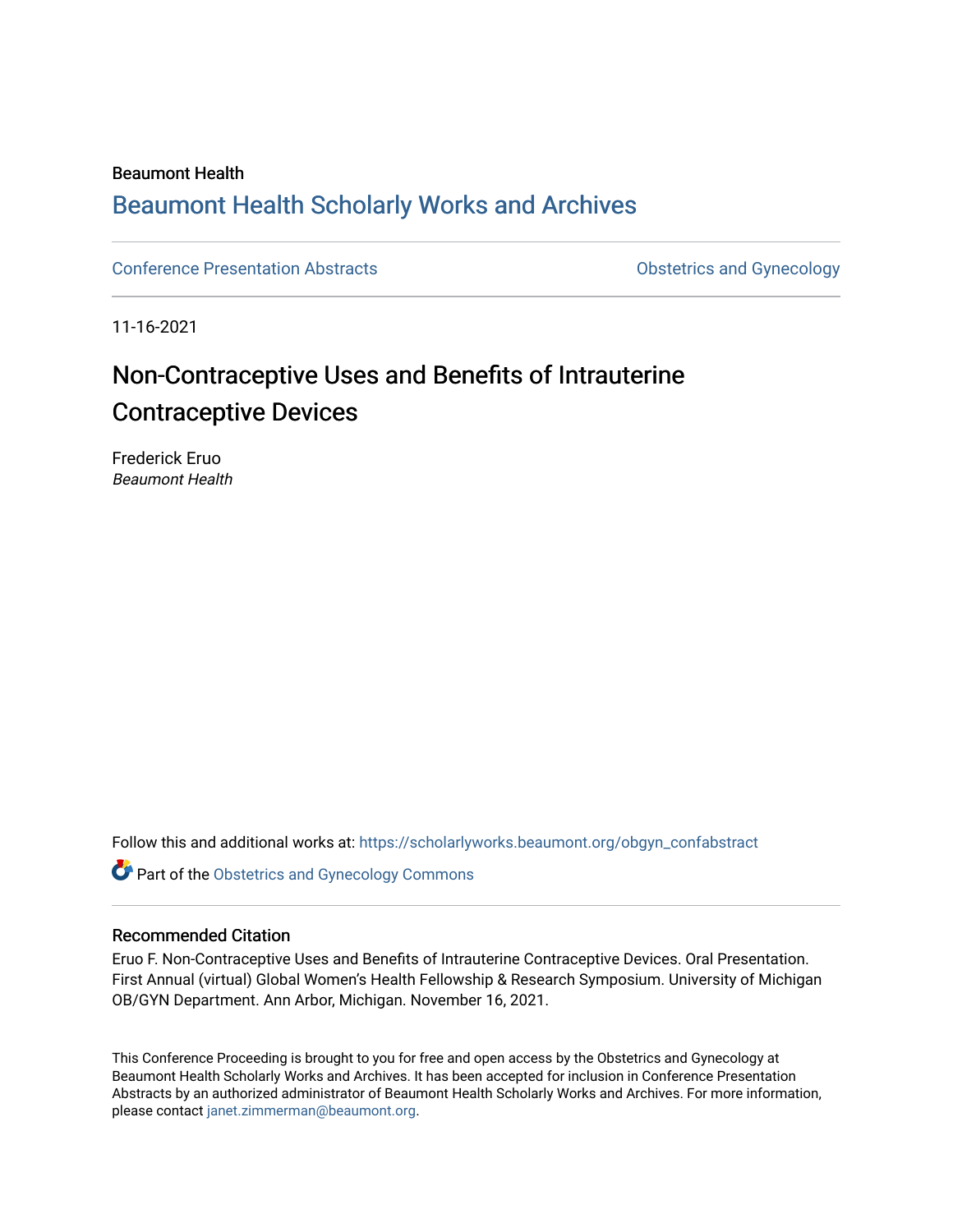

# **2021 First Annual (Virtual)** Global Women's Health Fellowship & Research Symposium



MICHIGAN MEDICINE

 $\mathbf{Duke}$   $\left| \begin{array}{l}$  the center for

### https://umich.zoom.us/j/93093105169 Passcode: 1817

or call +1 312 626 6799 and enter Meeting ID: 930 9310 5169

\*All times in EST

| $9:00 - 9:15$   | Welcome<br>Emily Herfel, DO<br>Global Women's Health Pathway Fellow<br>Department of Obstetrics & Gynecology<br><b>Duke University</b>                                                                                     | TJ Klein, MD MPH<br><b>Global Women's Health Fellow</b><br>Department of Obstetrics & Gynecology<br>University of Michigan |  |  |  |
|-----------------|----------------------------------------------------------------------------------------------------------------------------------------------------------------------------------------------------------------------------|----------------------------------------------------------------------------------------------------------------------------|--|--|--|
| $9:15 - 10:15$  | <b>Research Presentation Session 1</b>                                                                                                                                                                                     |                                                                                                                            |  |  |  |
|                 | Cervical Cancer Prevention among Women Living with HIV in Low- and Middle-Income Countries<br>Chemtai Mungo, MD MPH<br><b>Assistant Professor</b><br>Department of Obstetrics & Gynecology<br>University of North Carolina |                                                                                                                            |  |  |  |
|                 | Non-Contraceptive Uses and Benefits of Intrauterine Contraceptive Devices<br>Frederick Eruo, MD MPH FACOG<br>Associate Program Director<br>Department of Obstetrics & Gynecology<br>Beaumont Hospital, Dearborn, Michigan  |                                                                                                                            |  |  |  |
|                 | Two Case Presentations of Postpartum Hemorrhage Due to Retained Placenta:<br>Lower Uterine Segment Uterotonics<br>Madhura Mahapatra, MD<br>Department of Obstetrics & Gynecology<br>Beaumont Hospital, Dearborn, Michigan  |                                                                                                                            |  |  |  |
| $10:15 - 10:30$ | <b>Break</b>                                                                                                                                                                                                               |                                                                                                                            |  |  |  |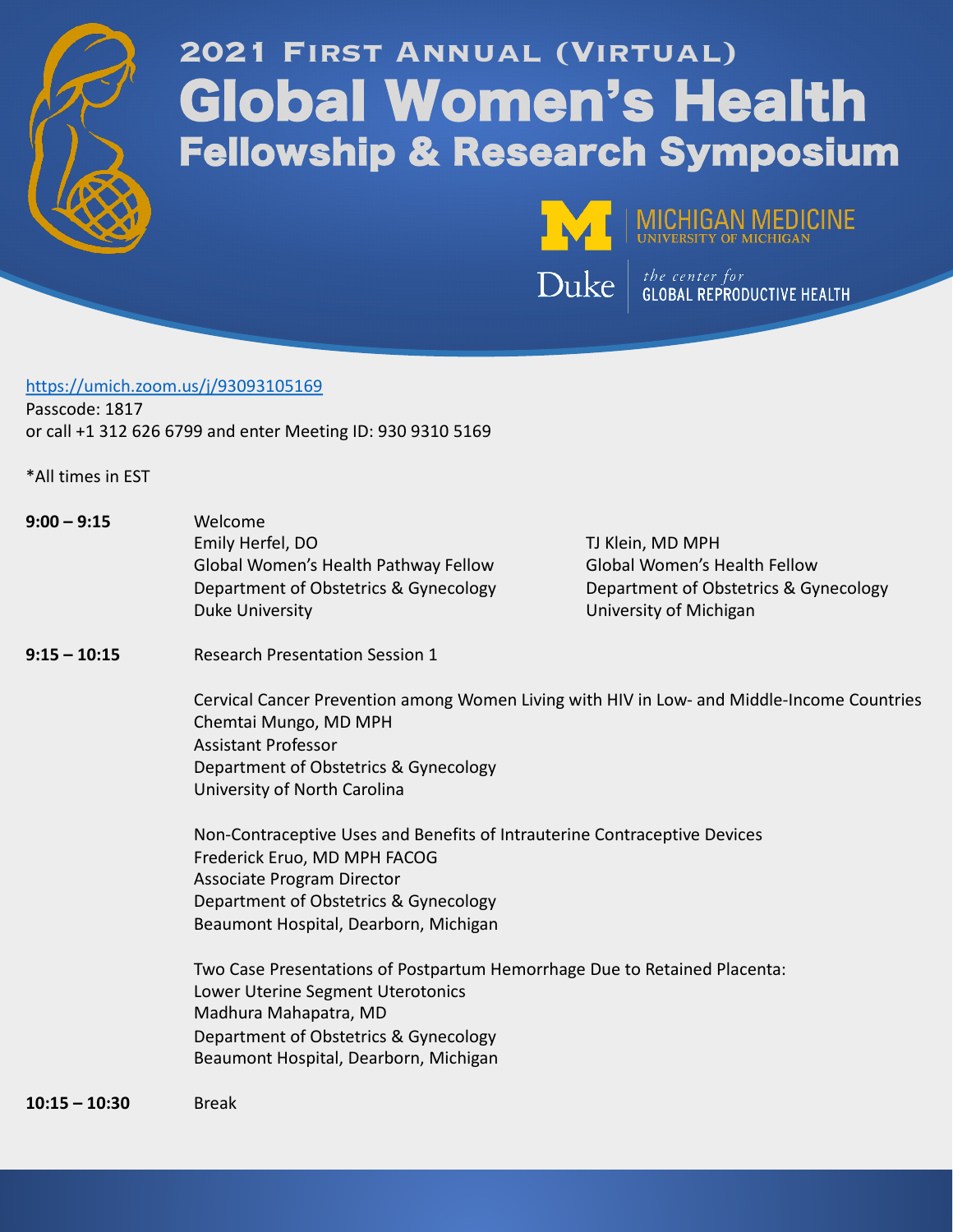| $10:30 - 11:00$ | NIH Global Health Funding Opportunities<br>Emma Lawrence, MD MSc<br><b>Assistant Professor</b><br>Department of Obstetrics and Gynecology<br>University of Michigan                                                                                                                                                                                                                                                                                            |
|-----------------|----------------------------------------------------------------------------------------------------------------------------------------------------------------------------------------------------------------------------------------------------------------------------------------------------------------------------------------------------------------------------------------------------------------------------------------------------------------|
| $11:00 - 11:45$ | Keynote Address: A Career in Global Women's Health: An Ob-Gyn's Experience<br>Benjamin Chi, MD MSc<br>Professor<br>Department of Obstetrics & Gynecology, Department of Epidemiology<br>University of North Carolina                                                                                                                                                                                                                                           |
| $11:45 - 12:15$ | Lunch Break                                                                                                                                                                                                                                                                                                                                                                                                                                                    |
| $12:15 - 1:30$  | Overview of Global Women's Health Fellowship Programs.                                                                                                                                                                                                                                                                                                                                                                                                         |
|                 | <b>Baylor University</b><br><b>Creighton University</b><br><b>Duke University</b><br>Harvard University (Brigham & Women's)<br>Harvard Medical School (Program in Global Surgery and Social Change)<br>Johns Hopkins University<br>University of Alabama<br>University of California, San Francisco (Heath, Equity, and Action Leadership Initiative)<br>University of Michigan<br>University of North Carolina<br>University of Toronto<br>University of Utah |
|                 | Breakout sessions with Q&A                                                                                                                                                                                                                                                                                                                                                                                                                                     |
|                 | Breakout Room 1: Baylor, Creighton, Duke, Harvard (B&W)<br>Breakout Room 2: Harvard (PGSSC), Johns Hopkins, University of Alabama, UCSF<br>Breakout Room 3: Michigan, UNC, Toronto, Utah<br>Breakout Room 4: Program Director Meeting                                                                                                                                                                                                                          |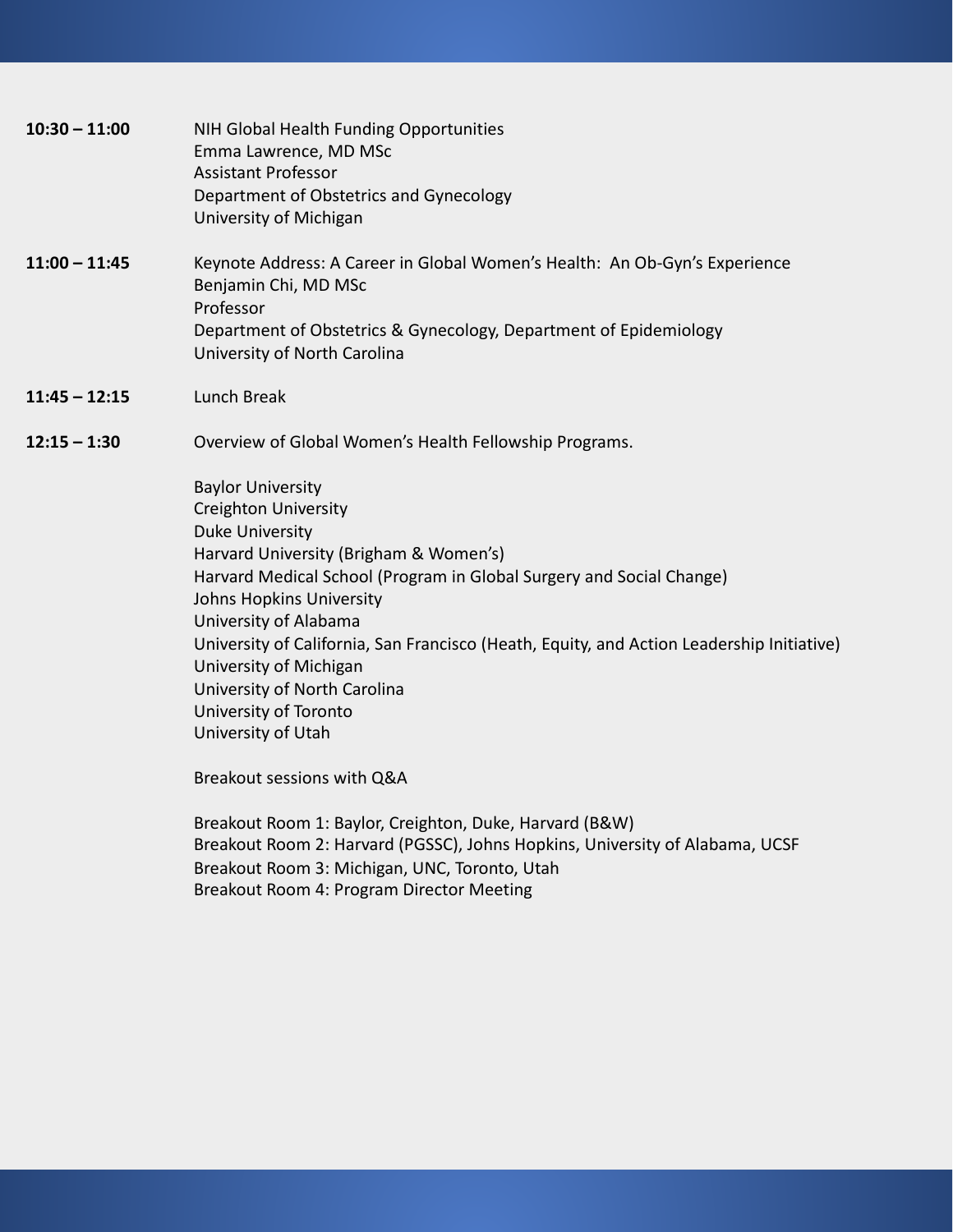| $1:30 - 2:30$ | <b>Research Presentation Session 2</b><br>A Pilot Study of Obstetric Outcomes in Bahir Dar, Ethiopia as Part of Building<br>an International Partnership<br>Mary Rysavy, MD<br><b>Assistant Professor</b><br>Department of Obstetrics, Gynecology, & Reproductive Sciences<br>University of Texas Health Science Center at Houston |                                       |  |  |
|---------------|------------------------------------------------------------------------------------------------------------------------------------------------------------------------------------------------------------------------------------------------------------------------------------------------------------------------------------|---------------------------------------|--|--|
|               |                                                                                                                                                                                                                                                                                                                                    |                                       |  |  |
|               | Developing a Framework to Describe Stigma Related to Cervical Cancer<br>and HPV in Western Kenya                                                                                                                                                                                                                                   |                                       |  |  |
|               | Ramya Ginjupalli                                                                                                                                                                                                                                                                                                                   | Rachel Mundaden                       |  |  |
|               | Center for Global Reproductive Health                                                                                                                                                                                                                                                                                              | Center for Global Reproductive Health |  |  |
|               | Duke University                                                                                                                                                                                                                                                                                                                    | <b>Duke University</b>                |  |  |
|               | Childhood Adversity and Women's Non-Communicable Disease Risks in Adulthood:<br><b>Evidence from Nicaragua</b><br>Kammi Schmeer, MS MA PhD<br><b>Associate Professor</b><br><b>Department of Sociology</b><br>The Ohio State University                                                                                            |                                       |  |  |
| $2:30 - 3:00$ | Global Health Research Resources & Overview<br>Gurpreet Kaur Rana, MILS<br><b>Global Health Coordinator</b><br>Taubman Health Sciences Library<br>University of Michigan                                                                                                                                                           |                                       |  |  |
| $3:00 - 3:15$ | <b>Closing Remarks</b><br>TJ Klein, MD MPH<br><b>Global Women's Health Fellow</b><br>Department of Obstetrics & Gynecology<br>University of Michigan                                                                                                                                                                               |                                       |  |  |
| $3:15 - 3:45$ | Town Hall Forum: The Future of Global Women's Health Fellowship Education                                                                                                                                                                                                                                                          |                                       |  |  |

Special thanks to Maeve Sullivan and Kati Shanks for helping to coordinate this event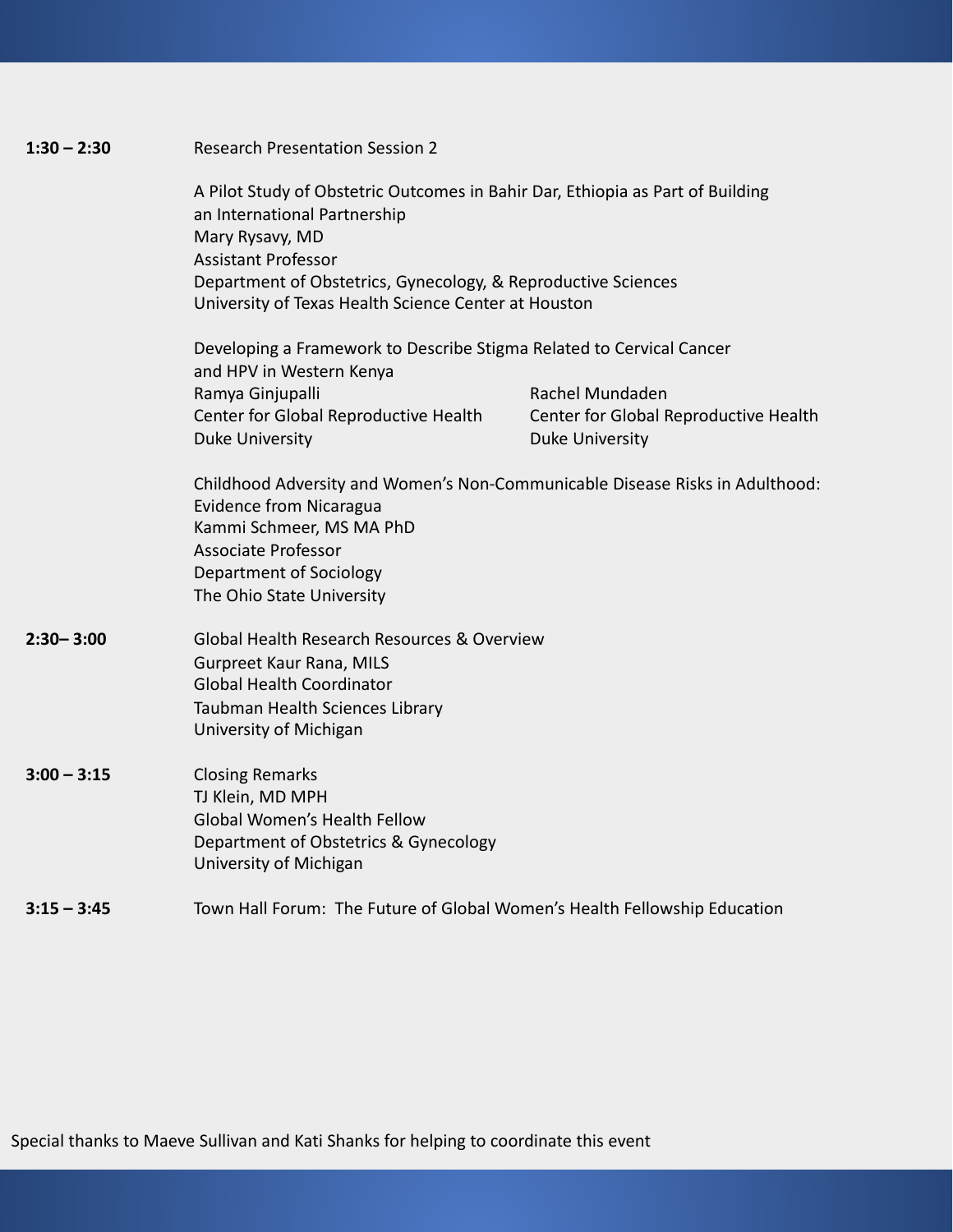## Directory of Global Women's Health Fellowship Training Programs

| <b>Program</b>                                                                 | <b>Location</b>                                                                                                                                                                                 | <b>Program Director</b>                 | <b>Current Fellow(s)</b>                        |
|--------------------------------------------------------------------------------|-------------------------------------------------------------------------------------------------------------------------------------------------------------------------------------------------|-----------------------------------------|-------------------------------------------------|
| <b>Baylor University</b>                                                       | Houston, Tx                                                                                                                                                                                     | Kelli Barbour, MD MSc MA                |                                                 |
|                                                                                | https://www.bcm.edu/departments/obstetrics-gynecology/education/global-womens-<br>health-fellowship                                                                                             |                                         |                                                 |
| Case Western Reserve<br><b>University WONDOOR</b><br>(University Hospitals)    | Cleveland, OH                                                                                                                                                                                   | Margaret Larkins-Pettigrew, MD          |                                                 |
|                                                                                | https://www.uhhospitals.org/medical-education/obstetrics-gynecology-medical-<br>education/wondoor-global-health-residency-programs                                                              |                                         |                                                 |
| <b>Creighton University</b>                                                    | Phoenix, AZ                                                                                                                                                                                     | Elyssa Metas, MD                        |                                                 |
|                                                                                | https://alliance.creighton.edu/residencies-fellowships/residency-programs/obstetrics-and-<br>gynecology                                                                                         |                                         |                                                 |
| <b>Duke University</b>                                                         | Durham, NC                                                                                                                                                                                      | Megan Huchko, MD MPH                    | Emily Herfel, DO                                |
|                                                                                | https://obgyn.duke.edu/education-and-training/fellowship-programs/global-health                                                                                                                 |                                         |                                                 |
| <b>Harvard University</b><br>(Brigham & Women's)                               | Boston, MA                                                                                                                                                                                      | Julianna Schantz-Dunn, MD<br><b>MPH</b> | Sarrah Shahawy, MD                              |
|                                                                                | https://www.brighamandwomens.org/obgyn/for-medical-professionals/global-obgyn-<br>fellowship                                                                                                    |                                         |                                                 |
| <b>Harvard University</b><br>(Program in Global<br>Surgery & Social<br>Change) | Boston, MA                                                                                                                                                                                      | John Meara, MD DMD MBA                  | Isioma Okolo, MBChB MRCOG<br><b>DTMH</b>        |
|                                                                                | https://www.pgssc.org/ob-gyn-research-fellow                                                                                                                                                    |                                         |                                                 |
| <b>Johns Hopkins</b><br>University                                             | Baltimore, MD                                                                                                                                                                                   | Grace Chen, MD MHS                      |                                                 |
|                                                                                | https://www.hopkinsmedicine.org/gynecology_obstetrics/education/fellowships/global-<br>womens-health-fellowship/                                                                                |                                         |                                                 |
| University of Alabama                                                          | Birmingham, AB                                                                                                                                                                                  | Alan Tita, MD PhD                       |                                                 |
|                                                                                | https://www.uab.edu/medicine/cwrh/center-services/education-<br>training/opportunities/training?view=article&id=97:uab-global-women-s-reproductive-<br>health-fellowship&catid=36:opportunities |                                         |                                                 |
| University of<br>California, San<br>Francisco (HEAL)                           | San Francisco, CA                                                                                                                                                                               | Joseph Scarpelli, MPH                   | Please refer to webpage for more<br>information |
|                                                                                | https://healinitiative.org/                                                                                                                                                                     |                                         |                                                 |